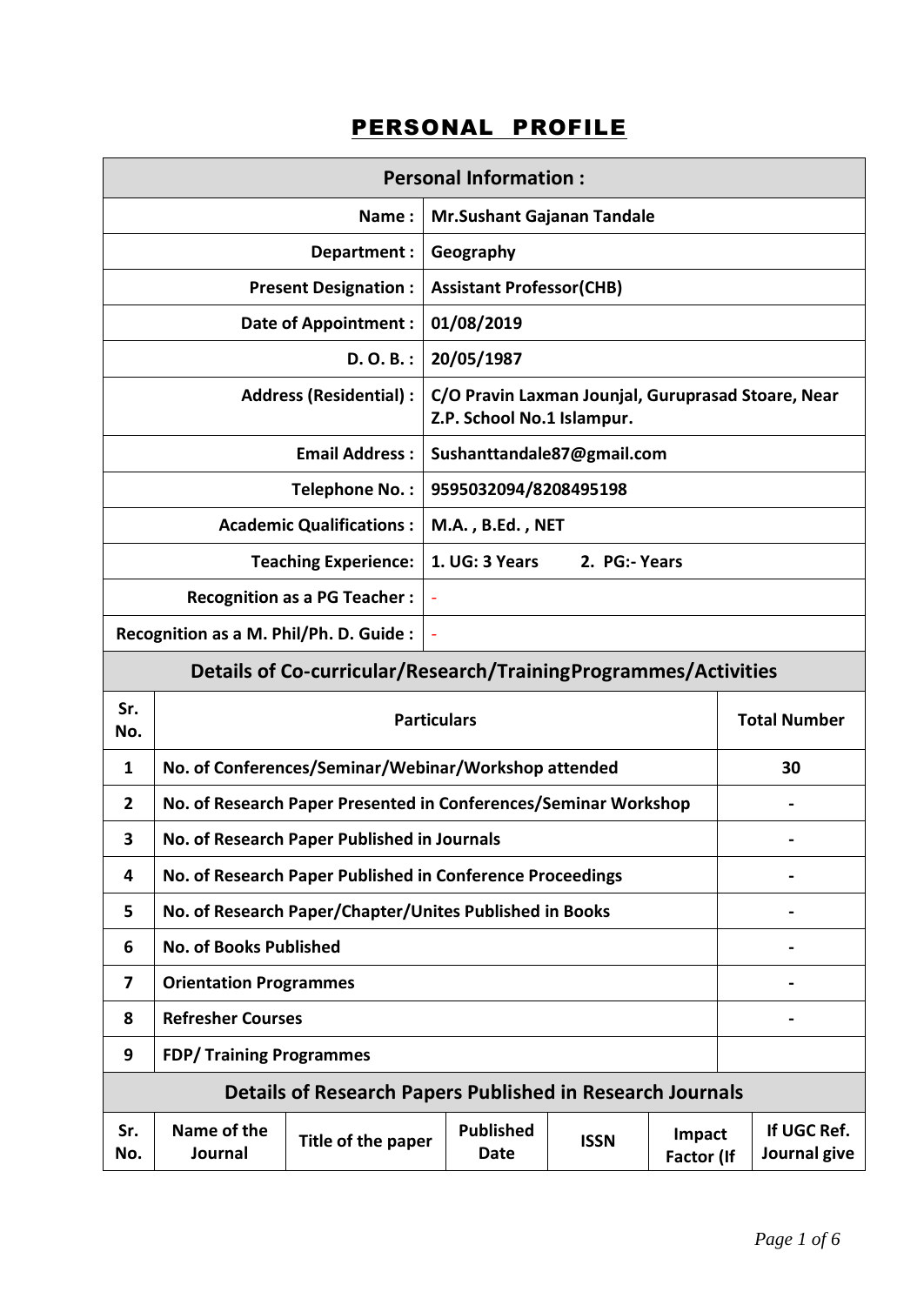|                         |                                                                       |  | any) | No. |
|-------------------------|-----------------------------------------------------------------------|--|------|-----|
| $\mathbf{1}$            |                                                                       |  |      |     |
| $\overline{2}$          |                                                                       |  |      |     |
| $\overline{\mathbf{3}}$ |                                                                       |  |      |     |
| 4                       |                                                                       |  |      |     |
| 5                       |                                                                       |  |      |     |
| $\boldsymbol{6}$        |                                                                       |  |      |     |
| $\overline{\mathbf{z}}$ |                                                                       |  |      |     |
| 8                       |                                                                       |  |      |     |
| 9                       |                                                                       |  |      |     |
| 10                      |                                                                       |  |      |     |
| 11                      |                                                                       |  |      |     |
| 12                      |                                                                       |  |      |     |
| 13                      |                                                                       |  |      |     |
|                         | <b>Details of Research Papers Published in Conference Proceedings</b> |  |      |     |

| Sr.<br>No.              | Name Of Seminar /<br>Conference | Title of the paper | Organizer | <b>Published</b><br>Date | <b>ISSN/ISBN</b> |
|-------------------------|---------------------------------|--------------------|-----------|--------------------------|------------------|
| $\mathbf{1}$            |                                 |                    |           |                          |                  |
| $\overline{2}$          |                                 |                    |           |                          |                  |
| $\overline{\mathbf{3}}$ |                                 |                    |           |                          |                  |
| $\overline{\mathbf{4}}$ |                                 |                    |           |                          |                  |
| 5                       |                                 |                    |           |                          |                  |
| $\boldsymbol{6}$        |                                 |                    |           |                          |                  |
| $\overline{\mathbf{z}}$ |                                 |                    |           |                          |                  |
| 8                       |                                 |                    |           |                          |                  |
| 9                       |                                 |                    |           |                          |                  |
|                         |                                 |                    |           |                          |                  |

|            | Details of Books published or Research Papers/Chapters/Units Published in edited | <b>books</b>                           |               |                          |             |
|------------|----------------------------------------------------------------------------------|----------------------------------------|---------------|--------------------------|-------------|
| Sr.<br>No. | <b>Name of the Book</b>                                                          | Title of the<br>Paper/Unit/<br>Chapter | <b>Editor</b> | <b>Published</b><br>Date | <b>ISBN</b> |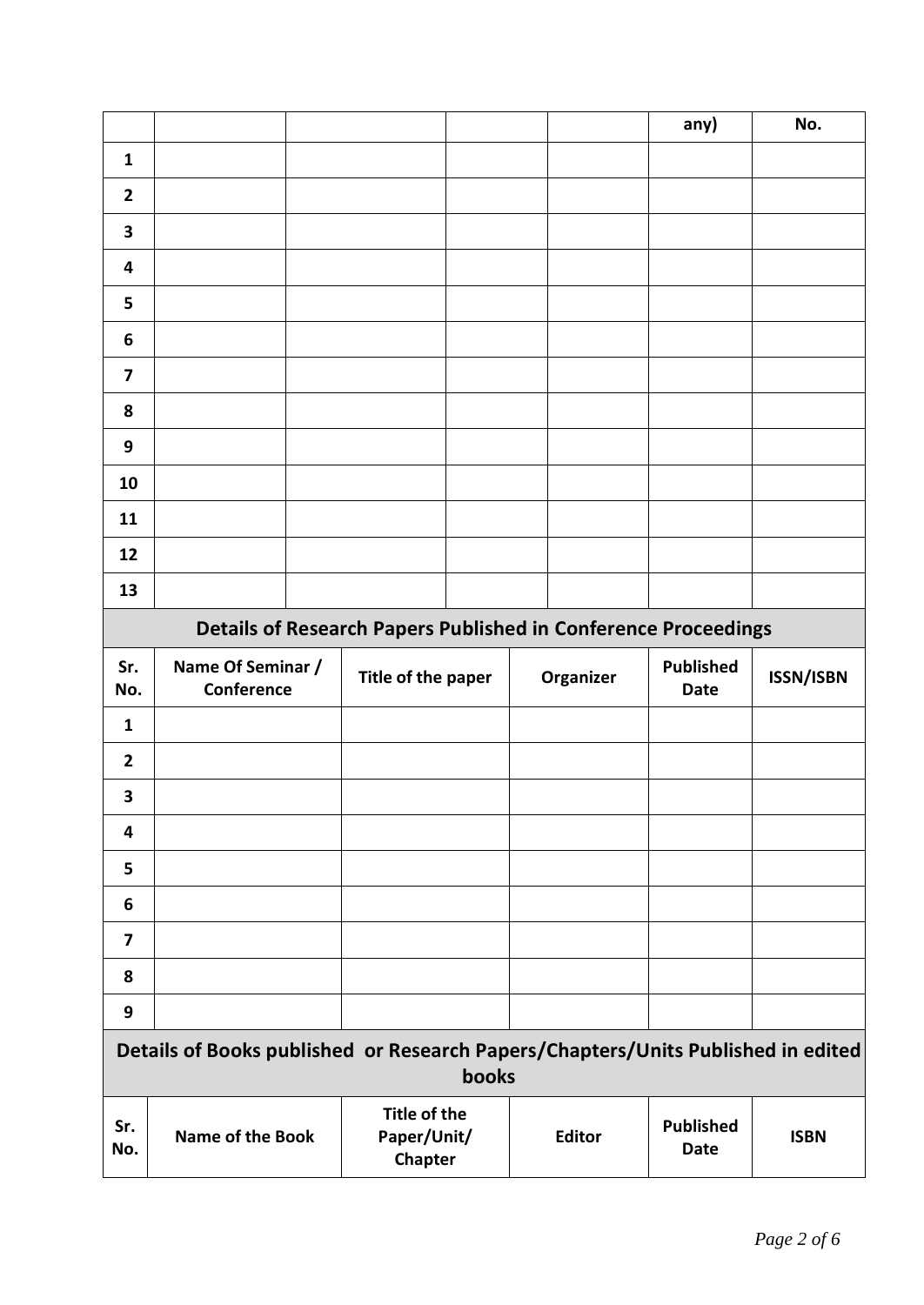| $\mathbf{1}$            |                              |                                                                                |               |               |                           |                       |
|-------------------------|------------------------------|--------------------------------------------------------------------------------|---------------|---------------|---------------------------|-----------------------|
| $\overline{2}$          |                              |                                                                                |               |               |                           |                       |
| 3                       |                              |                                                                                |               |               |                           |                       |
| 4                       |                              |                                                                                |               |               |                           |                       |
| 5                       |                              |                                                                                |               |               |                           |                       |
| 6                       |                              |                                                                                |               |               |                           |                       |
| 7                       |                              |                                                                                |               |               |                           |                       |
| 8                       |                              |                                                                                |               |               |                           |                       |
| 9                       |                              |                                                                                |               |               |                           |                       |
|                         |                              | Details of Editor/ Co-author of the Book                                       |               |               |                           |                       |
| $\mathbf{1}$            |                              |                                                                                |               |               |                           |                       |
| $\overline{2}$          |                              |                                                                                |               |               |                           |                       |
| 3                       |                              |                                                                                |               |               |                           |                       |
| $\overline{\mathbf{4}}$ |                              |                                                                                |               |               |                           |                       |
|                         |                              | Details of the ongoing/completed Research Project :                            |               |               |                           |                       |
|                         |                              |                                                                                |               |               |                           |                       |
| Sr.<br>No.              | <b>Type</b><br>(Minor/Major) | <b>Title</b>                                                                   | <b>Agency</b> | <b>Period</b> | Grant<br><b>Mobilized</b> | Completed/<br>ongoing |
| $\mathbf{1}$            |                              |                                                                                |               |               |                           |                       |
|                         |                              |                                                                                |               |               |                           |                       |
|                         |                              |                                                                                |               |               |                           |                       |
|                         |                              | Details of Resource Person/Chair Person in Conference/Workshop/ Guest lectures |               |               |                           |                       |
| $\mathbf{1}$            |                              |                                                                                |               |               |                           |                       |
| $\mathbf{2}$            |                              |                                                                                |               |               |                           |                       |
| $\overline{\mathbf{3}}$ |                              |                                                                                |               |               |                           |                       |
| 4                       |                              |                                                                                |               |               |                           |                       |
| 5                       |                              |                                                                                |               |               |                           |                       |
| 6                       |                              |                                                                                |               |               |                           |                       |
|                         |                              | Details of Participation in Design of Curriculum / Study Material              |               |               |                           |                       |
| $\mathbf{1}$            |                              |                                                                                |               |               |                           |                       |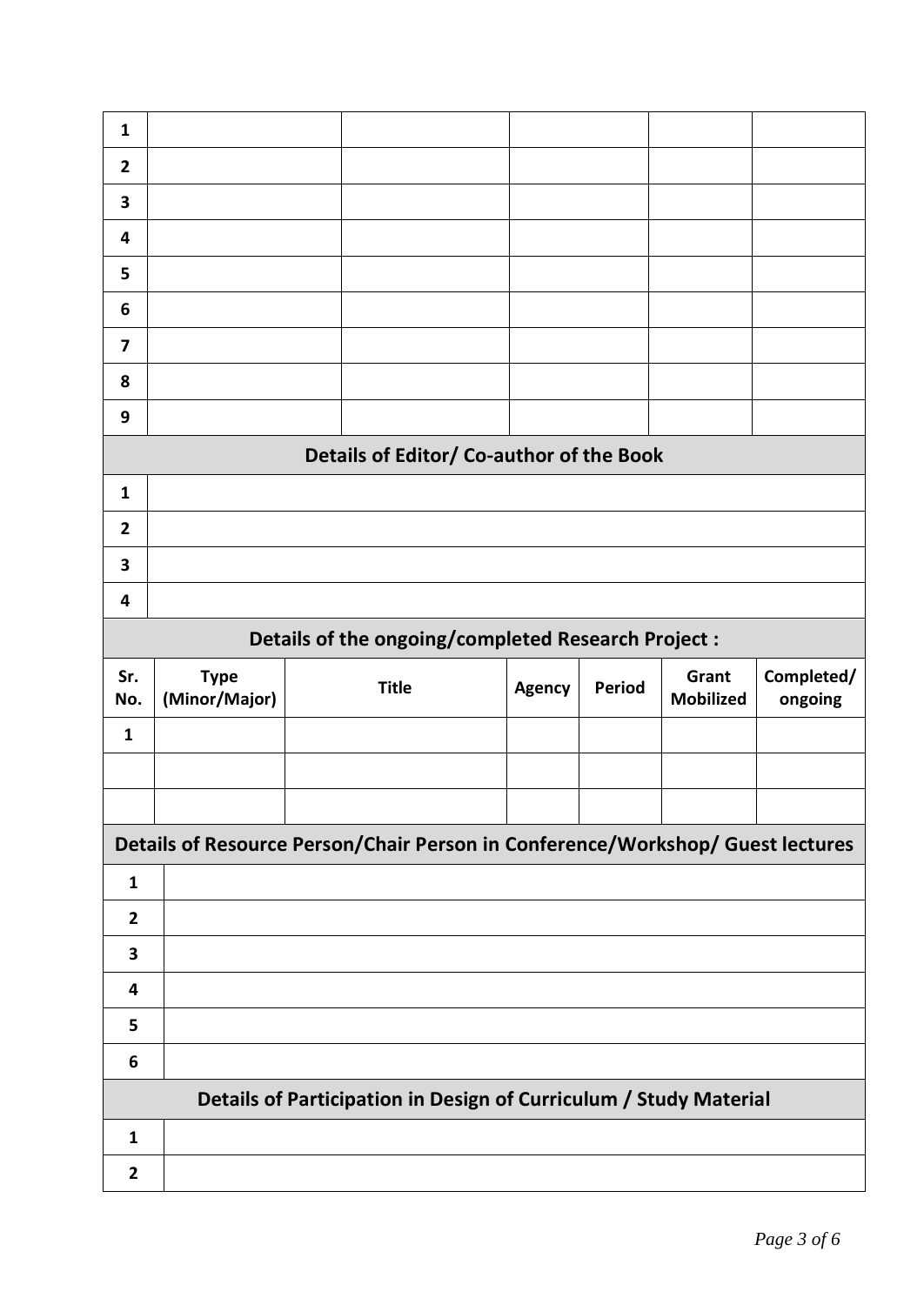## **Details of Participation in Extra Curricular /Co-Curricular Activities**

| Sr.<br>No.     | Title of the<br><b>Conference/Seminar/Workshop</b>                                                                                                       | <b>Name of Organizing Body</b>                                                                                                               | <b>Venue</b>                       |
|----------------|----------------------------------------------------------------------------------------------------------------------------------------------------------|----------------------------------------------------------------------------------------------------------------------------------------------|------------------------------------|
| $\mathbf{1}$   | National Seminar on Industrialization and<br>Rural Development sponsored by ICSSR<br>Western Regional Center, Mumbai and<br>Shivaji University, Kolhapur | Dept. of Geography & Shivaji Vidyapeeth<br>Bhoogol Shikshak Sangh, Shivaji<br>University, Kolhapur                                           | Shivaji<br>University,<br>Kolhapur |
| $\overline{2}$ | WGCapD Webinar Series on "Remote<br>Sensing in Crop Monitoring and<br>Assessment"                                                                        | Indian Institute of Remote<br>Sensing(IIRS), ISRO                                                                                            | <b>Online Mode</b>                 |
| 3              | National Webinar on "Origin of Monsoon<br>and Its Impact"                                                                                                | Department of Geography & IQAC,<br>Late.N.P.W. Arts and Science College<br>Murmadi/Tup. in collaboration with Renuka<br>College Besa, Nagpur | Online Mode                        |
| $\overline{4}$ | National Webinar On "Climate Change:<br>Impact, Responses And Action"                                                                                    | Dept. of Geography & Shivaji Vidyapeeth<br>Bhoogol Shikshak Sangh, Kolhapur                                                                  | <b>Online Mode</b>                 |
| 5              | Webinar On "Groundwater Literacy and<br>Public Awareness"                                                                                                | Department of Geography, Sadguru Gadage<br>Maharaj college, Karad.                                                                           | <b>Online Mode</b>                 |
| 6              | Webinar on "Bhoojal Saaksharata"                                                                                                                         | National Service Scheme of Meenalben<br>Mehta College Pachgani.                                                                              | <b>Online Mode</b>                 |
| $\overline{7}$ | National Quiz on "Population" on the<br>Occasion of World Population Day                                                                                 | Department of Geography & IQAC,<br>Krishna Mahavidyalaya, Rethare Budruk                                                                     | Online Mode                        |
| 8              | Webinar on "Water Reservoir's<br>Ecological Balance in Corona Period"                                                                                    | Department of Geography & IQAC<br>Yashwantrao Chavan (KMC) College<br>Kolhapur.                                                              | <b>Online Mode</b>                 |
| 9              | Webinar on "Groundwater Conservation"                                                                                                                    | Sahakarbhushan S.K.Patil Mahavidyalaya,<br>Kurudwad.                                                                                         | <b>Online Mode</b>                 |
| 10             | Webinar on "NAAC Awareness Program<br>for Affiliated Colleges"                                                                                           | IQAC, Shri Shivaji Arts & Commerce<br>College Amravati                                                                                       | <b>Online Mode</b>                 |
| 11             | National Level Faculty Development<br>Program on "E-Content Development"                                                                                 | IQAC Khemraj Mahavidyalaya, Sawantwadi                                                                                                       | <b>Online Mode</b>                 |
| 12             | National Webinar on Development Of<br>Virtual Classroom for Online Teaching                                                                              | Department of Commerce and IQAC<br>S.M. Joshi College, Hadapsar, Pune -28                                                                    | Online Mode                        |
| 13             | State Level Online Workshop on "e-<br><b>Educational Content Development"</b>                                                                            | Chhatrapati Shivaji College, Satara                                                                                                          | Online Mode                        |
| 14             | Online Quiz Programme on<br>commemorating the "World Environment<br>Day 2020"                                                                            | Hindusthan college of Arts And Science,<br>Coimbatore.                                                                                       | <b>Online Mode</b>                 |
| 15             | National Webinar on "Cultural Studies"                                                                                                                   | Department of English, Late Pushpadevi<br>Patil Arts And Science College, Risod Dist.<br>Washim (M.S.)                                       | Online Mode                        |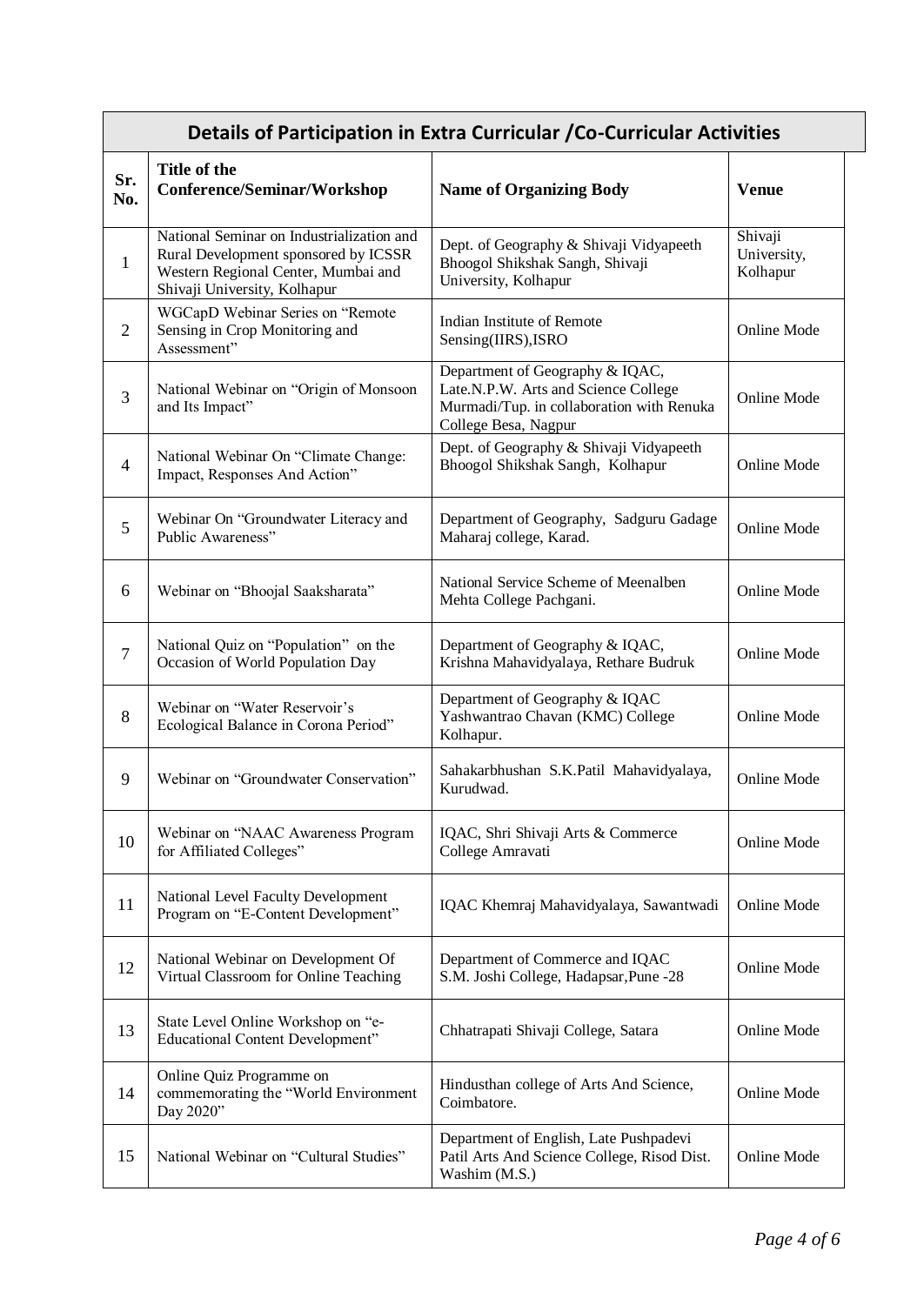| 16 | National Webinar On "COVID-19 &<br>GEONOMICS"                                                                                    | Department of Geography and Department<br>of Economics, Chhatrapati Shivaji college,<br>Satara                                                                                  | <b>Online Mode</b> |
|----|----------------------------------------------------------------------------------------------------------------------------------|---------------------------------------------------------------------------------------------------------------------------------------------------------------------------------|--------------------|
| 17 | National Level Webinar on<br>"Understanding Linguistics and Language<br>Science"                                                 | Department of English And IQAC of<br>Mahatma Phule Mahavidyalaya Kingaon                                                                                                        | <b>Online Mode</b> |
| 18 | National Level Webinar on<br>"Documentation for Data Verification &<br>Validation (DVV) and Peer Team Visit<br>(PTV) NAAC"       | IQAC of MahatmaPhule Mahavidyalaya<br>Kingaon                                                                                                                                   | <b>Online Mode</b> |
| 19 | Online Quiz on "General Awareness<br>About Coronavirus"                                                                          | Yashwantrao Chavan College, Islampur                                                                                                                                            | <b>Online Mode</b> |
| 20 | National Level Faculty Development<br>Program on "The Role of ICT in Teaching<br>-Learning Process"                              | IQAC, Shri Pancham Khemraj<br>Mahavidyalaya, Sawantwadi                                                                                                                         | <b>Online Mode</b> |
| 21 | One Day International Webinar On<br>"Current Perspectives of Microbial<br>Diseases 2020"                                         | IQAC Department of Microbiology,<br>Yashwantrao Chavan College Of Science,<br>Karad                                                                                             | <b>Online Mode</b> |
| 22 | One Day International Webinar On<br>"Nanomaterial for Smart and Sustainable<br>Energy Solutions"                                 | Department of Physics & IQAC, Mahatma<br>Phule Arts, Science and Commerce College,<br>Panvel                                                                                    | Online Mode        |
| 23 | <b>International Faculty Development</b><br>Program on "Gateway To Innovation"                                                   | Shrimati Indira Mahadev Beharay College of<br>Arts, Shriman Chandulal Sheth College Of<br>Commerce, Shrimati Shobhanatai Chandulal<br>Sheth College Of Science. Khed Ratnagiri. | <b>Online Mode</b> |
| 24 | National Level Webinar on "Recent<br>Development in COVID19"                                                                     | Department of Zoology & IQAC Rajarshi<br>Chhatrapati Shahu College, Kolhapur                                                                                                    | <b>Online Mode</b> |
| 25 | International Webinar On "Post Covid-19<br>Economic Scenario - Economic, Industrial<br>and Investment Perspectives"              | Department of Business Economics and<br>IQAC, Dhananjay Gadgil College of<br>Commerce, Satara                                                                                   | <b>Online Mode</b> |
| 26 | National Level Webinar on "Post Covid-<br>19 Indian Education System : Impact and<br>Strategies"                                 | Padmashri Dr. G. G. Jadhav Mahavidyalaya<br>Gaganbavada.                                                                                                                        | <b>Online Mode</b> |
| 27 | National Level Webinar on "Significance<br>of Wireless Communication"                                                            | Department of Electronics, Sharadchandra<br>Pawar Mahavidyalaya, Lonand                                                                                                         | <b>Online Mode</b> |
| 28 | International Webinar On "Impact Of<br>Covid -19 On Global & Indian Economy"                                                     | Department of Economics & IQAC,<br>Mahatma Phule Arts, Science & Commerce<br>College, Panvel.                                                                                   | <b>Online Mode</b> |
| 29 | Online Quiz on Marathi Subject<br>knowledge                                                                                      | Krishna Mahavidyalaya, Rethare Budruk.                                                                                                                                          | <b>Online Mode</b> |
| 30 | National Level Webinar on "COVID-19<br>Cure : Precautions through Diet,<br>Meditation, Naturopathy, Yoga & Stress<br>Management" | Department of Physical Education & IQAC<br>Raje Ramrao Mahavidyalaya, Jath.                                                                                                     | <b>Online Mode</b> |
|    |                                                                                                                                  | Details of Organization of Conferences/ Workshops                                                                                                                               |                    |
| 1  |                                                                                                                                  |                                                                                                                                                                                 |                    |